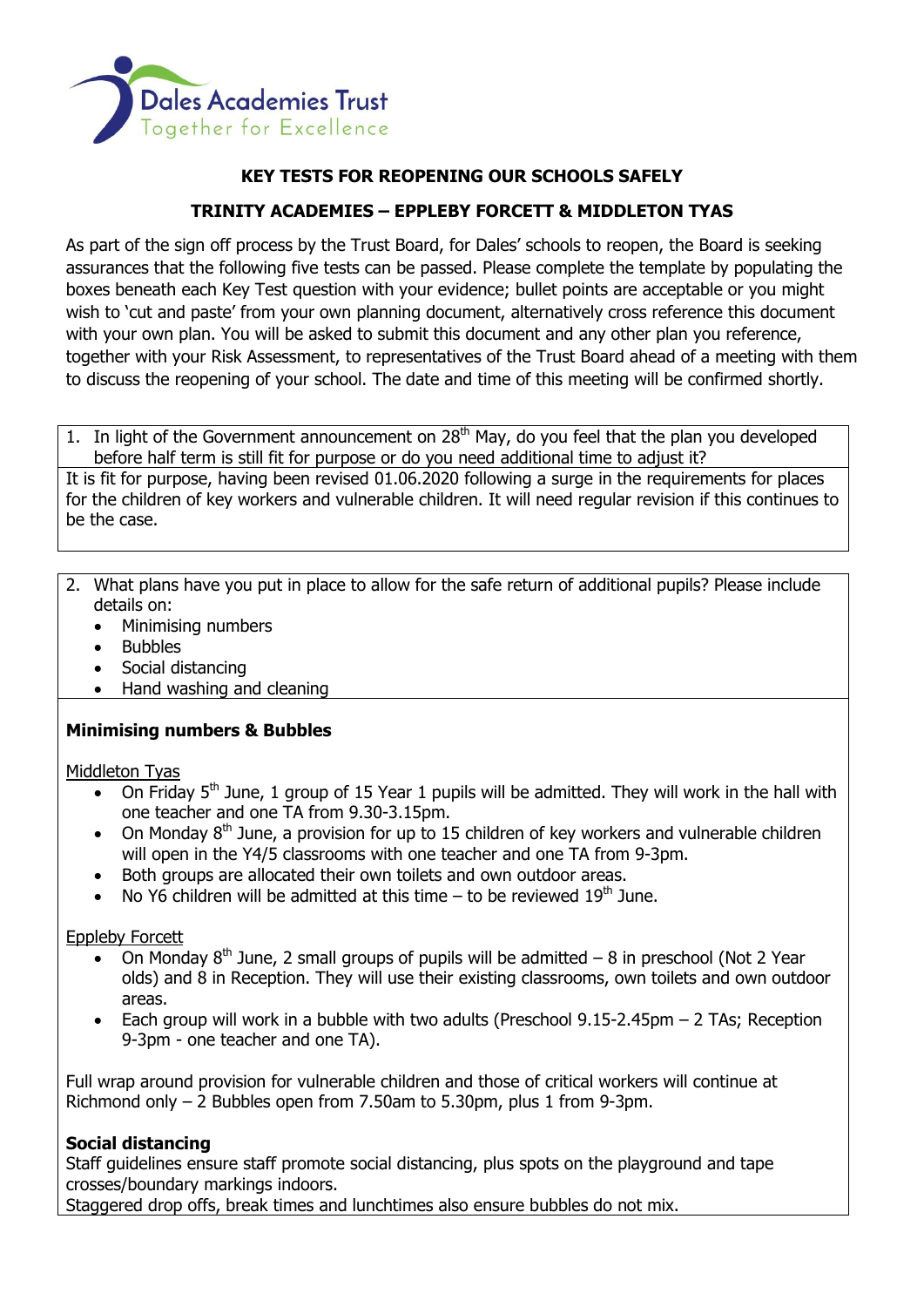

The Eppleby site is completely closed to parents.

There is a one-way system in place at Middleton Tyas.

Bubbles use separate doors to enter/exit the building and separate outdoor areas. They will either eat in their base room or their allocated outdoor area.

Staff will try to allow only 1 child to use the toilet at a time. (Staff will wear gloves for intimate care, as usual).

Resources – Staff will:

- 1) Ensure children have their own named set of resources or shared bubble resources.
- 2) Ensure children keep their coat and lunch box in the base room to avoid the use of cloakrooms.
- 3) Ensure children do not bring in resources from home or take resources home from school. They will leave a box outside for any returned items e.g. Books.
- 4) Ensure water bottles are rinsed out with Milton, at least once a week, and stay in school.

### **Handwashing**

Regular handwashing will take place throughout the day - at least on arrival, before and after lunch and before children and staff go home.

## **Cleaning**

In addition to the County cleaning, cleaning will take place throughout the day at both sites. Staff will:

- 1) Wipe surfaces and door handles Gloves, cloths and spray are provided.
- 2) Wipe phones and photocopiers after use.
- 3) Ensure iPads and computers are wiped down every day by themselves or the cleaner. Each group has their own allocation.
- 4) Tie off the bin bag every day after lunch and start the fresh one.
- 5) Wipe down the staff room if they use it.

Draft information has been shared with parents including a Home School Agreement and Bubble Rules.

At the moment, there is no financial impact in terms of staffing. We have bought a few additional cleaning supplies.

- 3. What plans have you put in place to allow for the safe return of additional staff? Please include details on:
	- Bubbles and rotations
	- Social distancing
	- Shielding
	- Induction

See details above - Small groups of pupils will be admitted in Pre-school (Not 2 Year olds), Reception and Y1.

Each group to be taught in a bubble with two adults. Staff will: Stay in their group, in their working base. There are 2 adults in each group in order to facilitate breaks, lunchtimes and time for PPA/Home learning. Heads of School have sent out a detailed daily timetable. Staff may wish to eat outside. If they use the staffroom, they will wipe equipment down.